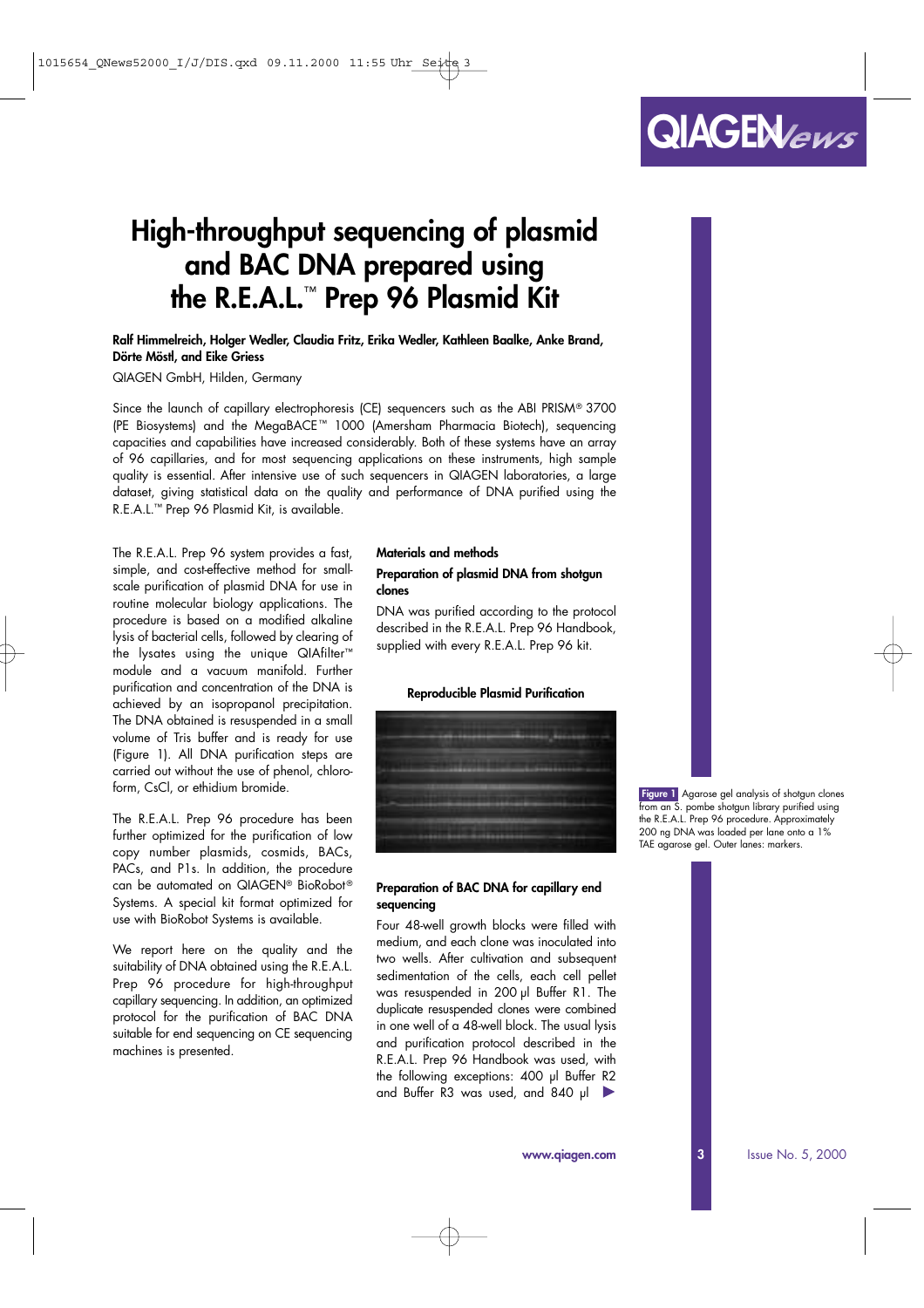# isopropanol was used for the precipitation step. After resuspension in 10 mM Tris·Cl, pH 8.5, an extra cleanup step was added in which the entire BAC DNA preparation was loaded onto a DyeEx™ 96 plate and spun through. Figure 2 shows a flowchart of the steps involved in this procedure.

**1**



**www.qiagen.com**

# **Results and discussion**

# *Sequence read lengths*

The QIAGEN DNA Sequencing & Genomics group (1) uses the R.E.A.L. Prep 96 System for the purification of plasmid shotgun and BAC clones in a high-throughput format. Each sequence is quality checked using the Phred program (2) with a standard quality setting of q>20, equivalent to 99% sequence accuracy.

Figure 3 shows the read length scored by the Phred program plotted versus the percentage of samples sequenced using different gel matrices on an ABI PRISM 3700 CE sequencer.

As shown in Figure 3, obtained read lengths generally range around 600 bases. Since the results were obtained from two sets of shotgun clones derived from two unrelated organisms with differing genomic DNA GCcontents (a Gram-positive bacterium and a small fungus), the results for both gel matrices cannot be directly compared. However, the consistency between the two data sets suggests that such read lengths are regularly obtained, regardless of sample GC-content or gel matrix.

These findings indicate that DNA prepared using the R.E.A.L. Prep 96 System is well suited for high-throughput CE DNA sequencing. Similar results in terms of useabilty, reliability, handling, and performance were obtained using the MegaBACE 1000 system in combination with "half term" DYEnamic™ ET Terminator reactions (3; data not shown).

In all analyses carried out so far at QIAGEN the performance of the capillaries when using DNA obtained with the R.E.A.L. Prep 96 Plasmid Kit exceeded our expectations. Capillary arrays are replaced on average after 450 sequencing runs as standard, but feedback from users of the R.E.A.L. Prep 96 system indicates that capillary sets can be used well beyond 500 runs.

#### **Large construct minipreps**

Modified protocols for the high-throughput DNA isolation of large plasmid constructs such as BACs, PACs, and P1s are also provided in the *R.E.A.L. Prep 96 Handbook*. The procedure allows up to 96 samples to be

Issue No. 5, 2000 **4**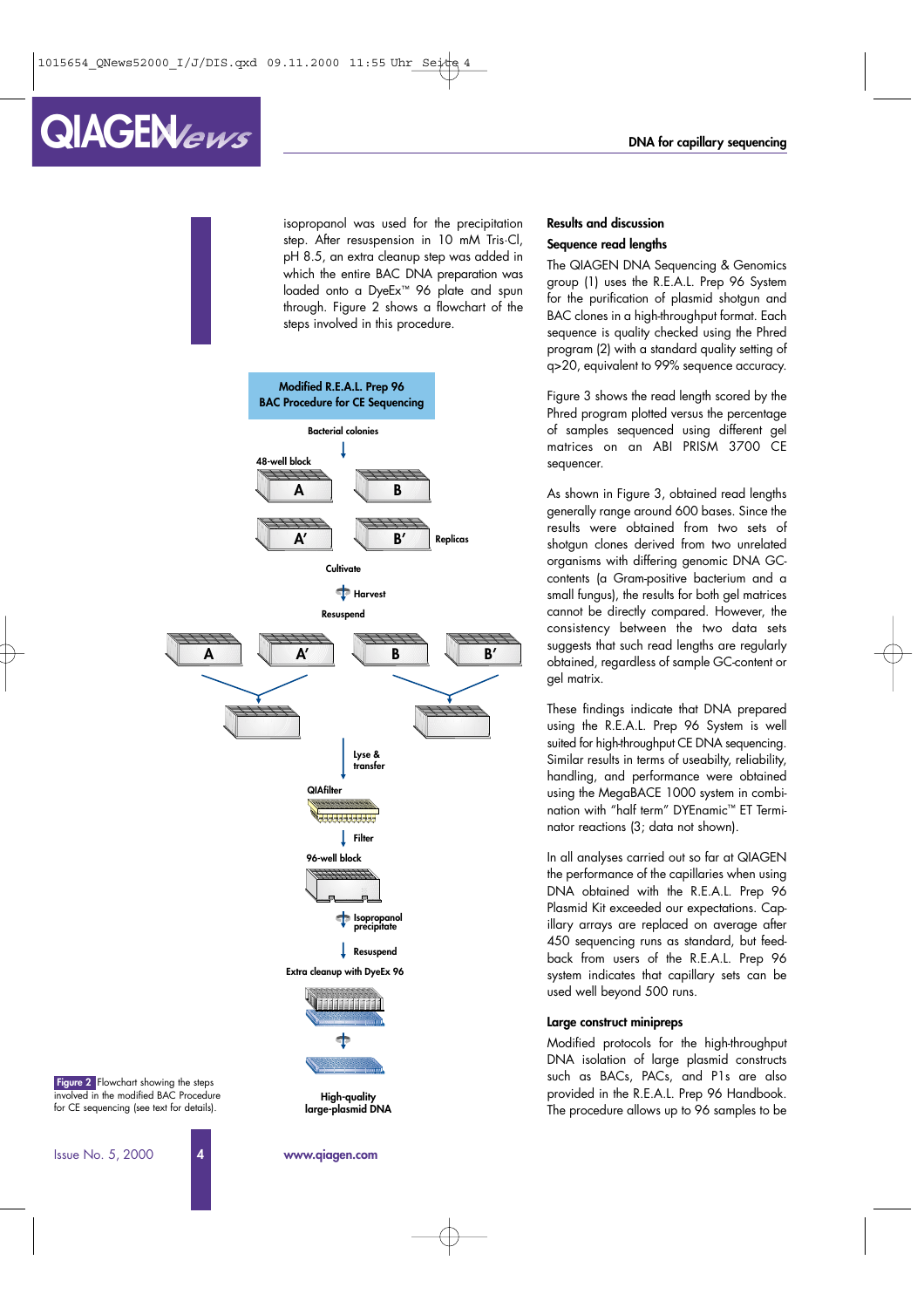

# **Restriction Analysis of BAC Clones**

processed in parallel in just 60–75 minutes. Up to 800 ng large-construct DNA can be reliably obtained from a 2.5 ml bacterial culture using the R.E.A.L. Prep 96 BAC purification procedure. These purified BAC DNAs are also suitable for use in high-throughput applications such as restriction digestion (Figure 4) and for fluorescent BAC DNA end sequencing on ABI PRISM 377 vertical slabgel sequencers.

Due to the different loading procedures of slab-gel and CE sequencers, increased amounts of BAC DNA must be used for BAC end sequencing on CE sequencers. The reason for this is that only a small amount of the reaction is injected into the capillary during electrokinetic injection, whereas on a slab gel sequencer the entire reaction can be loaded onto the gel.

In order to enable BAC end sequencing on the ABI PRISM 3700 DNA Analyzer and to overcome yield problems for difficult BAC libraries, we have developed an optimized BAC preparation procedure using the R.E.A.L. Prep 96 Kit (Figure 2). The major differences to the previously described



*Figure 4 Agarose gel analysis of restricted BAC clones purified using the modified R.E.A.L. Prep 96 BAC procedure. M: High molecular weight mass ladder. m: marker lambda-*StyI*.*



*Figure 5 BAC end sequencing Phred Analysis (q>20) of 1902 BAC clones prepared with R.E.A.L. Prep 96, sequenced with BigDye Terminator II sequencing reactions, and analyzed on the ABI PRISM 3700 using the POP-5 Gel matrix.*

**Obtained read length (bases)**